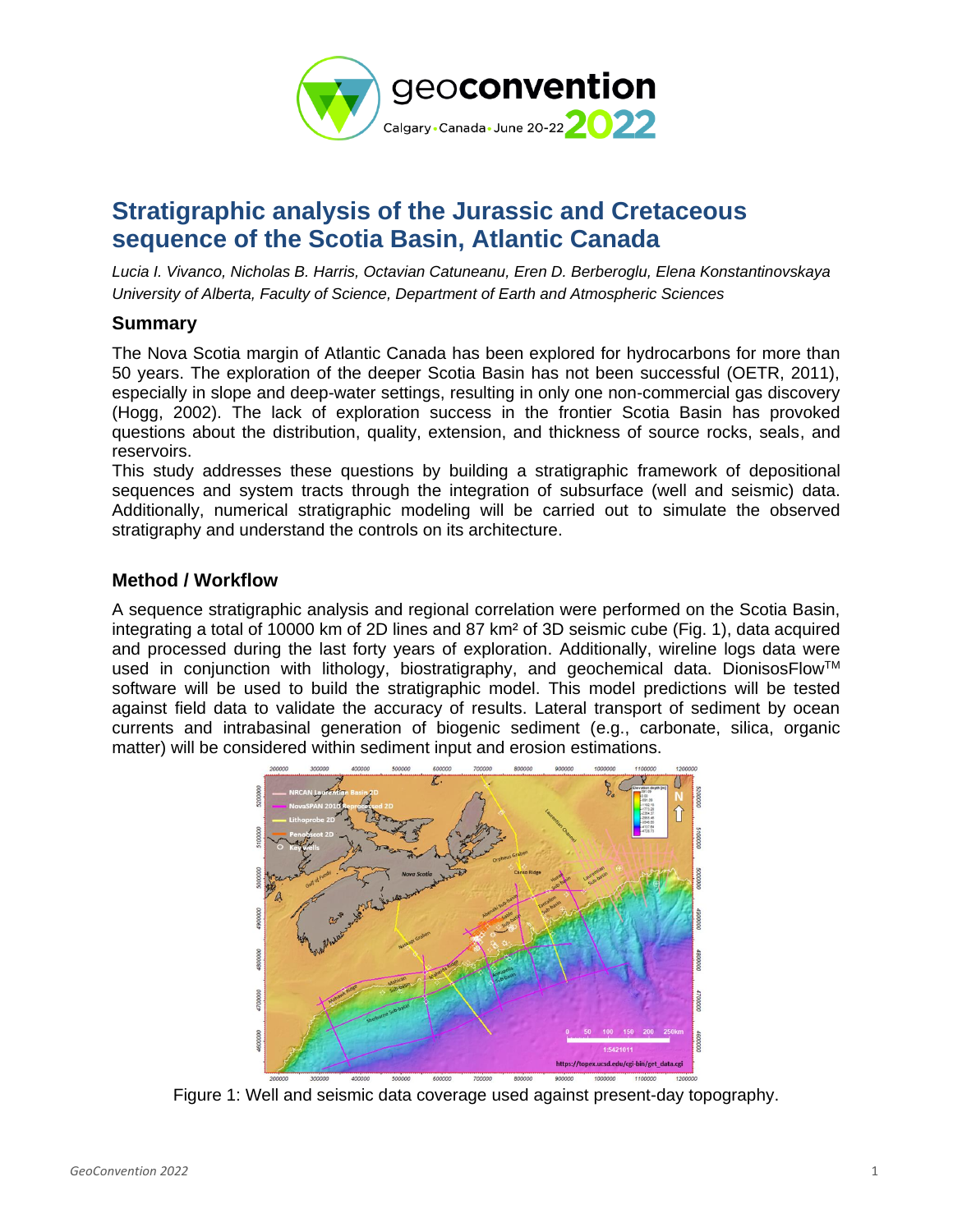

### **Results**

Preliminary analysis using seismic, well-log, and biostratigraphic data recognizes key stratigraphic surfaces including unconformities and maximum flooding surfaces (MFS). On seismic sections, unconformities are characterized by truncated reflectors below the surface, and onlap or downlap terminations above. Each MFS marks the end of a transgression (i.e., maximum expansion of the sea), and it is followed by a renewed regression. The break-up unconformity was identified in our analysis, which separates the syn-rift Triassic (and older sediments) from the overlying post-rift sequence and the development of the passive margin.

Thick packages of Jurassic and Cretaceous strata have been identified within the Tantallon, Annapolis, Laurentian, Huron and Sable Sub-basins (Fig. 2).



Figure 2: Seismic section for the line "Lithoprobe 891 mrg\_s", showing thicker succession of Cretaceous and Jurassic sediments (T29: Mid-Oligocene Unconformity, T50: Base Ypresian Chalk Unconformity, K94: Turonian-Cenomanian Unconformity, K101: Albian Unconformity, K130: Hauterivian MFS, K137: Berriasian-Valanginian Unconformity, J150: Near Tithonian MFS, J163: Near Callovian MFS, BDWZ: Banquereau Detachment Wedge Zone).

Erosional areas had been interpreted throughout the margin, related to (but not limited to) channel incisions, slope failure and unconformities.